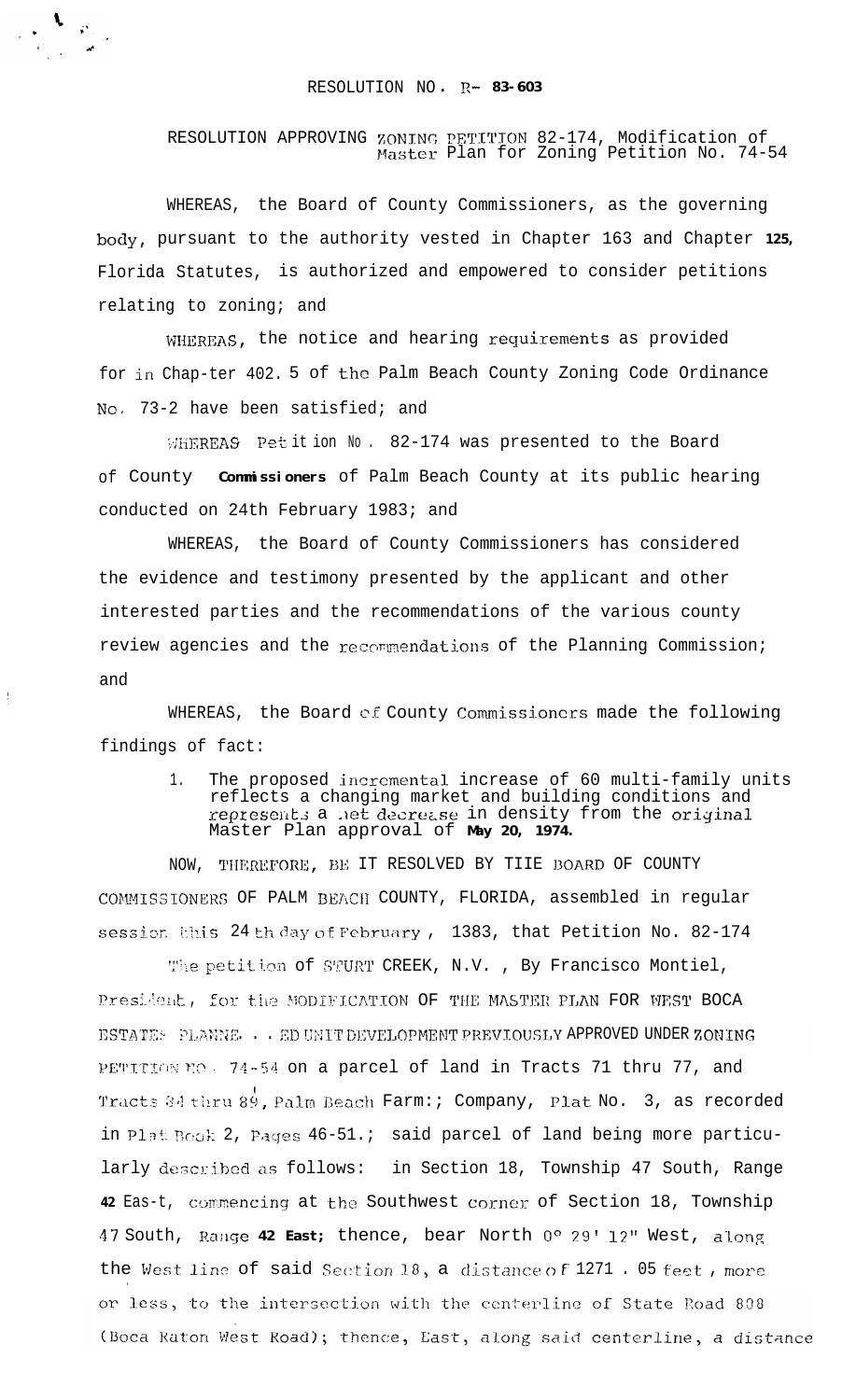of 1360.54 feet; thence, North 0" 00' 23" East, a distance of 53.0 feet to a point on the North Right-of-Way line of said State Road 808; according to Road Book  $\mu$ , Pages 5-14; said point being the Point of Beginning; thence, continue North  $0^{\circ}$  0' 23" East, a distance of  $1257.00$  feet; thence, South  $89^{\circ}$   $59'$   $58''$  East, along a line 25 feet Southerly of, as measured at right angles to, the North line of said Tracts 71 thru 77, a distance of 2079.83 feet, to the East line of said Tract 71; thence, South 0° 00' 23" West, along said Cast line, a distance of 634.73 feet to the Southcast corner of said Tract 71; thence, North 89 $^{\circ}$  59' 58" west, along the South line of said Tract 71. 3 distance of 330.17 feet to the Northeast corner of said Tract 89: thence, South  $0^{\circ}$  00' 23" West, along the East line of said Tract 89, a distance of 622.25 feet to a point on said North Right-of-Way line of State Road 808; thence, West along said Right-of-Way line, a distance of 1749.66 feet to the Point of Ecginning. Said property located on the Northside of Boca Raton West Road (S.R.808), approximately . 2 mile East of State Road No. 7 in an KS-Residential Single Family District, was approved as advertised subject to the following conditions:

.

\* .

- 1. The pet it ioner, property owner and/or developer shall comply with al.1 conditions previously imposed upon the approval. of Petition No. 74-54.
- 2. The developer shall pay \$300 per single family unit and \$200 per multi-family unit, at the time of issuance of building permits, toward meeting the cost of the direct and identifiable traffic impact of this project.
- 3. The developer shall take reasonable precautions during the development of this property to insure that fugitive particulates [dust Particles) from the project do not become a nui sance to neighboring properties.
- 4. The develope: shall take necessary measures during the development of this property to prevent pollutant run-off to neighboring and nearby surface waters .
- \$ The development of phase 5 shall. be limited to 120 units and the overall development of 235 units.